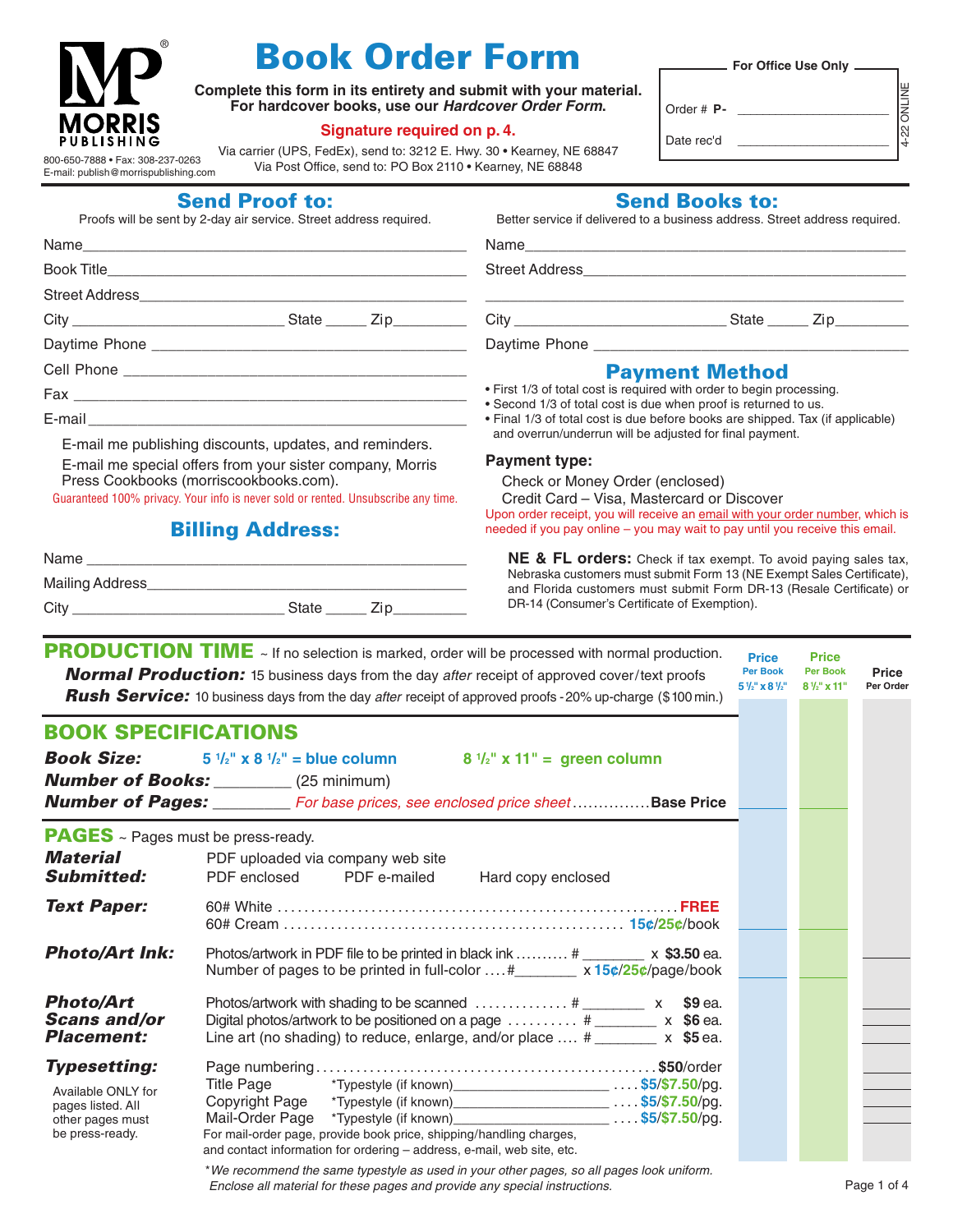| <b>PAPERBACK BINDING</b> ~ Choose ONE of the 3 binding styles.                                                                                                                                                                                                                                                                                                                                   | <b>Price</b><br><b>Per Book</b>    | <b>Price</b><br><b>Per Book</b> | <b>Price</b> |
|--------------------------------------------------------------------------------------------------------------------------------------------------------------------------------------------------------------------------------------------------------------------------------------------------------------------------------------------------------------------------------------------------|------------------------------------|---------------------------------|--------------|
|                                                                                                                                                                                                                                                                                                                                                                                                  | $5\frac{1}{2}$ x 8 $\frac{1}{2}$ " | $8\frac{1}{2}$ x 11"            | Per Order    |
|                                                                                                                                                                                                                                                                                                                                                                                                  |                                    |                                 |              |
| Choose one plastic coil color:<br>White<br>Red<br>Maroon<br><b>Blue</b><br>Navy<br>Hunter<br>Brown<br><b>Black</b>                                                                                                                                                                                                                                                                               |                                    |                                 |              |
|                                                                                                                                                                                                                                                                                                                                                                                                  |                                    |                                 |              |
| Choose one plastic comb color:<br>White<br>Red<br>Maroon<br><b>Blue</b><br><b>Black</b><br>Navy<br>Hunter<br>Brown                                                                                                                                                                                                                                                                               |                                    |                                 |              |
| Imprinted plastic comb (optional; not available with RUSH Service.)<br>100-199 books = $55¢/65¢/book$<br>200-1000 books = $35¢/45¢/$ book<br>$1001 +$ books = $30c/40c/b$ ook<br>Wording on Comb Binder:<br>Choose one plastic comb imprint ink color:<br><b>Black</b><br>White<br><b>Brown</b><br>Cream<br>Red<br>Royal<br><b>Bright Blue</b><br>Hunter<br>Gold<br>Silver                       |                                    |                                 |              |
| <b>COVER FINISH</b> ~ If no selection is made, UV coating will be used.                                                                                                                                                                                                                                                                                                                          |                                    |                                 |              |
| <b>COVER DESIGN</b><br>Create a cover one of 3 ways: 1) send press-ready, 2) use cover design assistance, or 3) use a full-color<br>stock cover. Complete only ONE of these sections to indicate design. Complete Cover Inks if directed to<br>do so. Note: Printing text on spine of perfect bound books requires 90 minimum pages.<br>1. PRESS-READY COVER ~ Also complete Cover Inks section. |                                    |                                 |              |
| <b>Material Submitted:</b><br>Furnish a matching hard copy of your cover.                                                                                                                                                                                                                                                                                                                        |                                    |                                 |              |
| PDF e-mailed<br>PDF enclosed<br>PDF uploaded to company's web site                                                                                                                                                                                                                                                                                                                               |                                    |                                 |              |
| 2. COVER DESIGN ASSISTANCE ~ Also complete Cover Inks section.<br>Ink choices and complexity of artwork will dictate the package needed. Call if you need assistance.                                                                                                                                                                                                                            |                                    |                                 |              |
| Proceed with cover design using:<br>Cover Template # _______. Download templates from our web site; enclose and provide details.<br>Customer's Idea - Submit sketch, wording, and detailed description of cover.                                                                                                                                                                                 |                                    |                                 |              |
| Submit digital files, original photos/artwork (no printouts or photocopies), or provide image I.D. number from<br>shutterstock.com.                                                                                                                                                                                                                                                              |                                    |                                 |              |
| <b>Back Cover:</b><br>blank<br>has content - Enclose text (photo optional); provide clear instructions.                                                                                                                                                                                                                                                                                          |                                    |                                 |              |
| 3. FULL-COLOR STOCK COVER $\sim$ For 5 <sup>1</sup> / <sub>2</sub> " x 8 <sup>1</sup> / <sub>2</sub> " books only.<br>Wording in black, white, and one in-house cover ink are FREE. We will use recommended ink colors as<br>shown on covers at morrispublishing.com. If you prefer a different color, please indicate below.                                                                    |                                    |                                 |              |
|                                                                                                                                                                                                                                                                                                                                                                                                  |                                    |                                 |              |
|                                                                                                                                                                                                                                                                                                                                                                                                  |                                    |                                 |              |
| Author Name: <u>Authority Commission Commission Commission Commission Commission Commission Commission Commission</u>                                                                                                                                                                                                                                                                            |                                    |                                 |              |
| Spine Wording: <u>example and the set of the set of the set of the set of the set of the set of the set of the set of the set of the set of the set of the set of the set of the set of the set of the set of the set of the set</u><br>For perfect bound books only - must have at least 90 pages for spine text.                                                                               |                                    |                                 |              |
|                                                                                                                                                                                                                                                                                                                                                                                                  |                                    |                                 |              |

| <b>Back Cover: blank</b> | <b>has content</b> – Enclose text (photo optional); provide clear instructions. |
|--------------------------|---------------------------------------------------------------------------------|
|--------------------------|---------------------------------------------------------------------------------|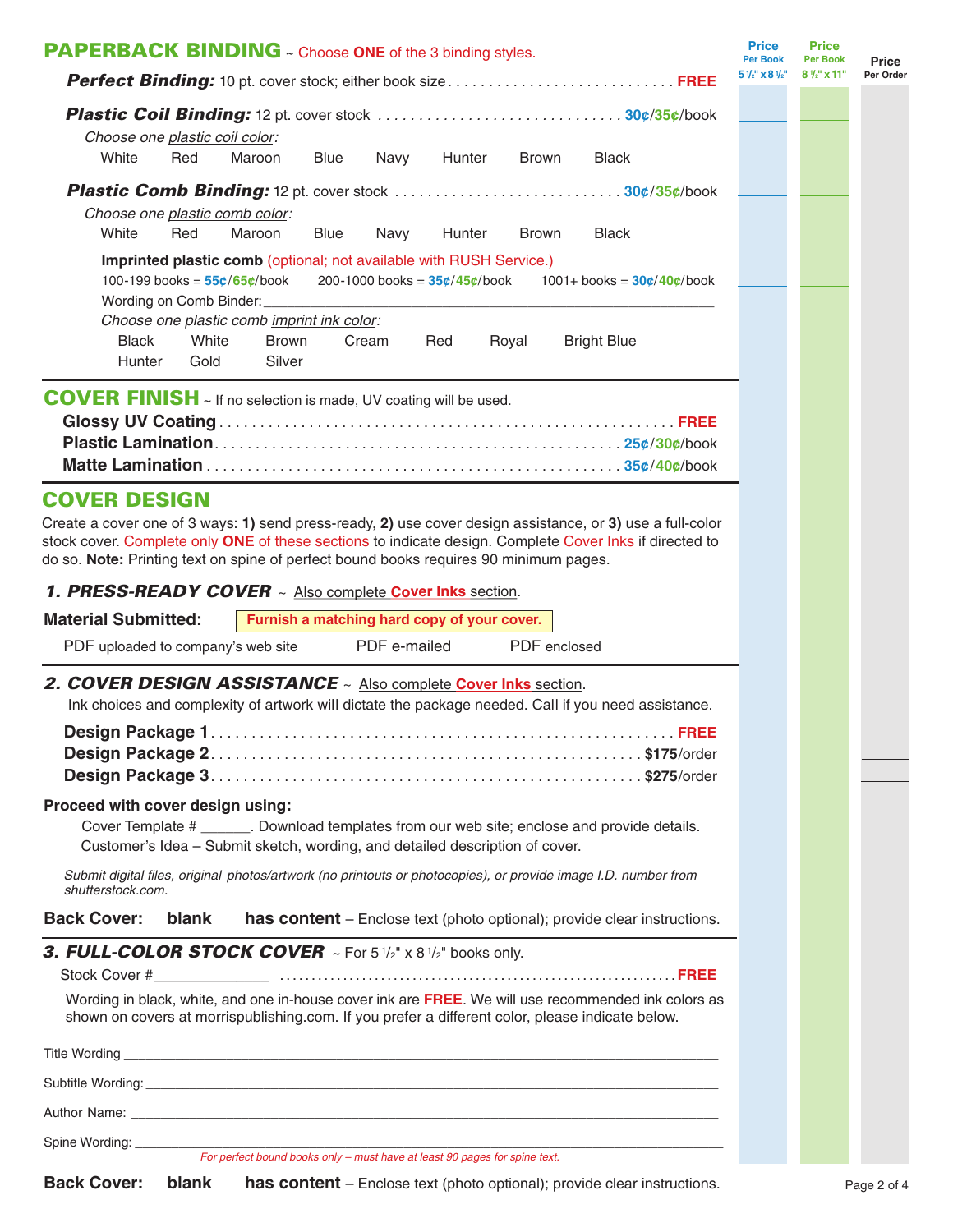|                                                                                                                                  |                                                       | <b>COVER INKS</b> ~ Complete for Press-Ready covers or if requesting Cover Design Assistance.                                                                                                        |                                                                                      |                                                                                                                                                                                                                              |                                                                               | <b>Price</b>                                            | <b>Price</b>                            |                           |
|----------------------------------------------------------------------------------------------------------------------------------|-------------------------------------------------------|------------------------------------------------------------------------------------------------------------------------------------------------------------------------------------------------------|--------------------------------------------------------------------------------------|------------------------------------------------------------------------------------------------------------------------------------------------------------------------------------------------------------------------------|-------------------------------------------------------------------------------|---------------------------------------------------------|-----------------------------------------|---------------------------|
|                                                                                                                                  |                                                       | <b>In-House Cover Ink:</b> See cover ink chart at morrispublishing.com                                                                                                                               |                                                                                      |                                                                                                                                                                                                                              |                                                                               | <b>Per Book</b><br>$5\frac{1}{2}$ " x 8 $\frac{1}{2}$ " | <b>Per Book</b><br>$8\frac{1}{2}$ x 11" | <b>Price</b><br>Per Order |
| • Black<br>• Brown - 464<br>• Burnt Sienna - 470 • Lite Gold - 116<br>• Country Blue - $542$ • Navy - 281<br>$\cdot$ Cream - 155 | $\bullet$ Hunter - 554<br>$\bullet$ Kelly - 340       | $\bullet$ Orange - 021<br>• Peach - 1625<br>$\cdot$ Pink - 182<br>$\bullet$ Plum - 222<br>• Old Gold - 1235 • Powder Blue - 291 • Rose - 500                                                         | • Process Blue<br>• Process Magenta<br>$\bullet$ Purple - 527<br>$\bullet$ Red - 186 | • Royal Blue - 286<br>$\cdot$ Smoke - 421<br>• Spring Green - 347<br>• Turquoise - 321<br>• Walnut - 469                                                                                                                     | • Wine - 202<br>$\bullet$ Yellow - 106                                        |                                                         |                                         |                           |
|                                                                                                                                  |                                                       |                                                                                                                                                                                                      |                                                                                      |                                                                                                                                                                                                                              |                                                                               |                                                         |                                         |                           |
|                                                                                                                                  |                                                       |                                                                                                                                                                                                      |                                                                                      |                                                                                                                                                                                                                              |                                                                               |                                                         |                                         |                           |
|                                                                                                                                  |                                                       |                                                                                                                                                                                                      |                                                                                      |                                                                                                                                                                                                                              |                                                                               |                                                         |                                         |                           |
|                                                                                                                                  |                                                       |                                                                                                                                                                                                      |                                                                                      |                                                                                                                                                                                                                              |                                                                               |                                                         |                                         |                           |
| 300 books = $75c/85c/$ book<br>500 books = $60¢/70¢$ /book                                                                       | $200$ books = $$1.00$ / $$1.15$ /book                 | <b>Foil Stamping:</b> Not available with RUSH service. Specify color (200 min.):<br>1000 books = $40¢/50¢/$ book<br>$2000$ books = $30c/45c/$ book<br>$3000$ books = $25¢/35¢$ book                  |                                                                                      | Gold<br>$4000$ books = $23¢/30¢$ book<br>5000 books = $21¢/26¢$ /book                                                                                                                                                        | Silver                                                                        |                                                         |                                         |                           |
|                                                                                                                                  |                                                       | Printing on Inside Covers: Label material as "inside front" or "inside back"  15¢/book/cover<br>Printed in any one in-house ink or multi- or full-color. Specify ___________________________________ |                                                                                      |                                                                                                                                                                                                                              |                                                                               |                                                         |                                         |                           |
| <b>TECHNICAL DETAILS</b><br>Print bar code:                                                                                      |                                                       | I have e-mailed or uploaded my bar code to Morris Publishing. Place on my back cover.<br>Customer must supply ISBN. Bar code is printed on back cover in black ink on a white background.            |                                                                                      | without price bar                                                                                                                                                                                                            |                                                                               |                                                         |                                         |                           |
| <b>MISCELLANEOUS</b>                                                                                                             | $25 \text{ covers} - $16.50$<br>50 covers $-$ \$22.00 | <b>Overrun Covers</b> ~ Either size book; glossy cover press sheets, trimmed<br>75 covers - \$27.50<br>100 covers $-$ \$33.00                                                                        | $200 \text{ covers} - $55$<br>500 covers $- $110$                                    |                                                                                                                                                                                                                              | 1000 covers $- $165$<br>$2000$ covers $-$ \$220                               |                                                         |                                         |                           |
|                                                                                                                                  |                                                       | <b>Padded Shipping Envelopes</b> ~ Available in both sizes; a case = 25 envelopes<br>for $5\frac{1}{2}$ " x $8\frac{1}{2}$ " books x \$18/case                                                       |                                                                                      | for $8\frac{1}{2}$ " x 11" books x \$22/case                                                                                                                                                                                 |                                                                               |                                                         |                                         |                           |
| <b>SPECIAL INSTRUCTIONS</b><br>Add additional pages if necessary.                                                                |                                                       |                                                                                                                                                                                                      | <b>Charges</b>                                                                       | Additional 2008 and 2012 and 2013                                                                                                                                                                                            | <u> 1980 - Andrea Station Barbara, amerikan per</u>                           |                                                         |                                         |                           |
|                                                                                                                                  |                                                       |                                                                                                                                                                                                      |                                                                                      | <b>TOTAL ALL COLUMNS</b>                                                                                                                                                                                                     |                                                                               |                                                         |                                         |                           |
|                                                                                                                                  |                                                       |                                                                                                                                                                                                      |                                                                                      | # Books ordered _________ x blue or green column = __________<br>RUSH Service (20% up-charge of subtotal $-$ \$100 min.) + ________________________<br>First Payment $-1/3$ required (Round up to nearest \$1) = ___________ | Total gray column = $\frac{1}{2}$<br>$*$ Total Estimated Cost = $\frac{1}{2}$ | $Subtotal =$                                            |                                         |                           |
|                                                                                                                                  |                                                       |                                                                                                                                                                                                      |                                                                                      | See "Payment Method" on first page for payment options and instructions.                                                                                                                                                     |                                                                               |                                                         |                                         |                           |

**Read & sign p. 4, Terms & Conditions.**